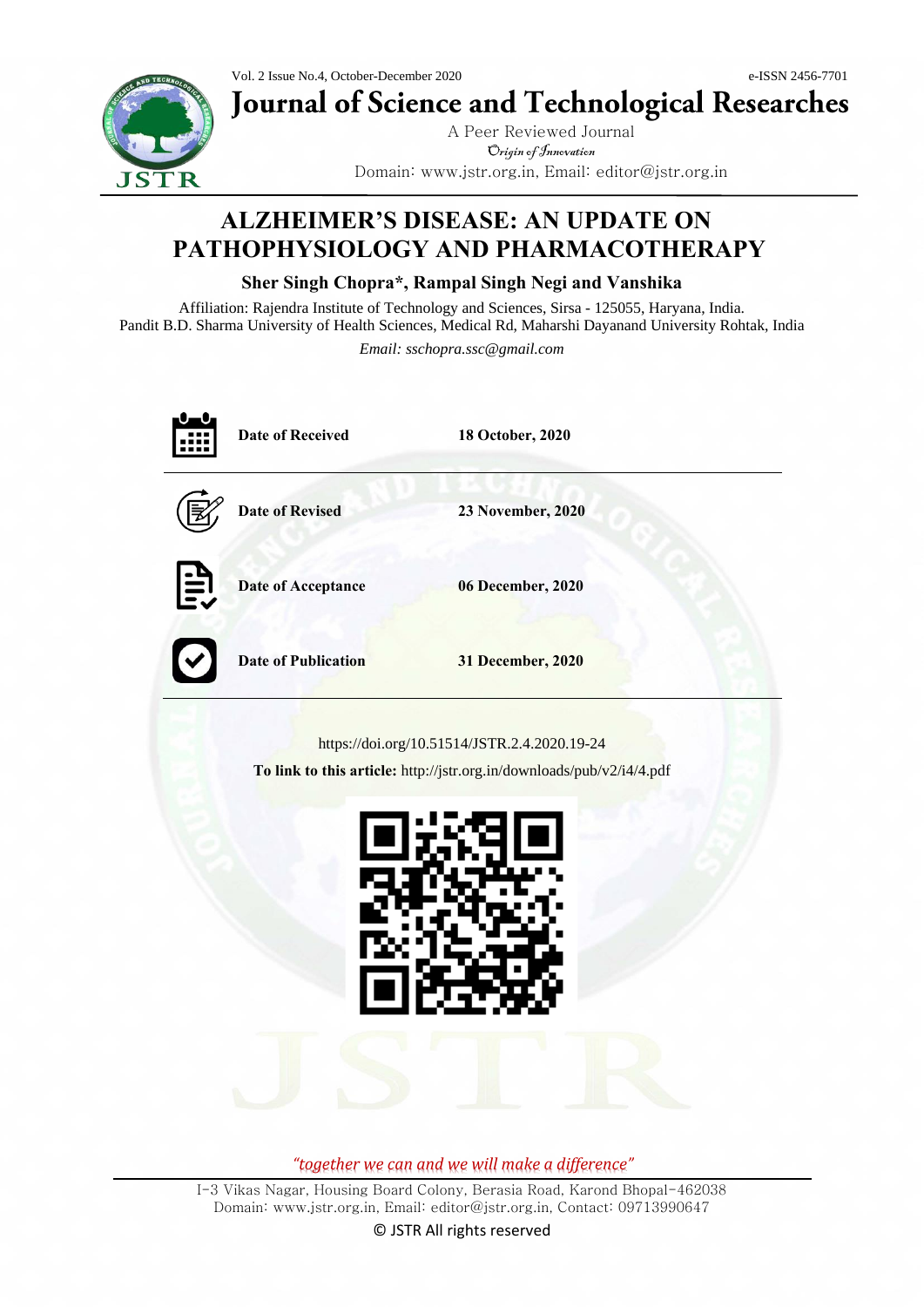# **ALZHEIMER'S DISEASE: AN UPDATE ON PATHOPHYSIOLOGY AND PHARMACOTHERAPY**

# **Sher Singh Chopra\*, Rampal Singh Negi and Vanshika**

Affiliation: Rajendra Institute of Technology and Sciences, Sirsa - 125055, Haryana, India. Pandit B.D. Sharma University of Health Sciences, Medical Rd, Maharshi Dayanand University Rohtak, India

*Email: sschopra.ssc@gmail.com*

# **ABSTRACT**

**Background:** Alzheimer's disease (AD) is neurodegenerative, progressive brain disorder and most common form of dementia. Dementia is a clinical condition characterized by progressive deterioration in cognitive domains, including memory, language, executive and visuospatial function, personality and behavior. Comprehensive search reveals that people with Alzheimer seem like they have lost their memory, challenges in planning or solving problems, gradually loss of capability to achieve normal task, puzzling day from night, loss of visualization and coordination, inappropriate use of words, inability to recognize and use familiar objects, mood change. Etiology of Alzheimer represent involvement of environmental factors, role of genes, social stressors, like discrimination or economic hardship, oxidative stress, mitochondrial impairment, neuro-inflammation, synaptic dysfunction, blood-brain barrier disruption, nutritional deficiencies, down's syndrome, head injuries, cardiovascular disease ( high blood pressure, high cholesterol), lifestyle factors (lack of exercise, poor-quality sleep and a diet lacking fruit and vegetables), as well as metabolic conditions such as diabetes and obesity also plays role in building Alzheimer, while pathophysiology represents dysfunctional neurotransmission of acetylcholine, stress-associated signaling cascades (Gabanergic, glutamatergic, singling cascades) and abnormal extracellular accumulation of ß-amyloid plaque deposition and neurofibrillary tangles (NFTs) of hyperphosphorylated tau. Pharmacological agents are utilize in the management of Alzheimer and are proved to be effective in the controlling of dementia disorders.

**Objective:** Objective of this review paper is based on the study about pathophysiology and pharmacotherapy of Alzheimer's disease.

**Methods:** Several pathophysiological hypothesis of Alzheimer's disease were identified through searching relevant databases together with PubMed, Scopus, and Web of Science up to the year 2020, using the keywords Alzheimer's disease, symptoms, etiology, pathophysiology, diagnosis, pharmacotherapy.

**Result:** Alterations of ß-amyloid plaque deposition and NFTs of hyperphosphorylated tau were compiled in this article for easy learning of Alzheimer's disease.

**Conclusion:** Alzheimer's disease is a major illness/complex progressive neurodegenerative disorder, dementia or memory loss. This article targets to deliver a brief indication of neurotransmitter role as well as other pathophysiological variations in Alzheimer's disease. Animal models and specific biomarkers will help to identify and develop novel therapeutic agents with fewer side effects.

*Keywords: Alzheimer's disease, symptoms, etiology, pathophysiology, diagnosis, pharmacotherapy.*

# **INTRODUCTION**

AD is one of the most important distressing, medical and social problems in older people in industrialized and non-industrialized nations. AD is a neurodegenerative and prominent proteinconformational disease (PCD) caused by the abnormal processing and polymerization of normally soluble protein [1-3]. Although there is increasing evidence that AD pathology starts depositing in the brain in midlife, the first medical indications usually occur after the age of 65 [4]. AD is a significant public health problem secondary to the increased life expectancy of the general population and a better appreciation of the socioeconomic consequences of the disease. It was defined by Alois Alzheimer in 1906 using criteria of progressive memory loss,

disorientation, and pathological markers (senile plaques and NFTs) [5-7]. Although, primarily it was assumed that AD was a rare condition, and later it was considered to be an unavoidable consequence of aging. It is characterized clinically by progressive memory and orientation loss and other cognitive deficits, including impaired judgment and decision making, apraxia and language disturbances. These are typically accompanied by various neuropsychiatric symptoms (i.e. depression, apathy, anxiety, agitation, delusions, hallucinations) [8-9].

## **Etiology and pathogenesis**

Risk factors for AD include age, family history, apolipoprotein E ɛ4 genotype, diabetes, hypertension, obesity, hypercholesterolemia, traumatic brain injury,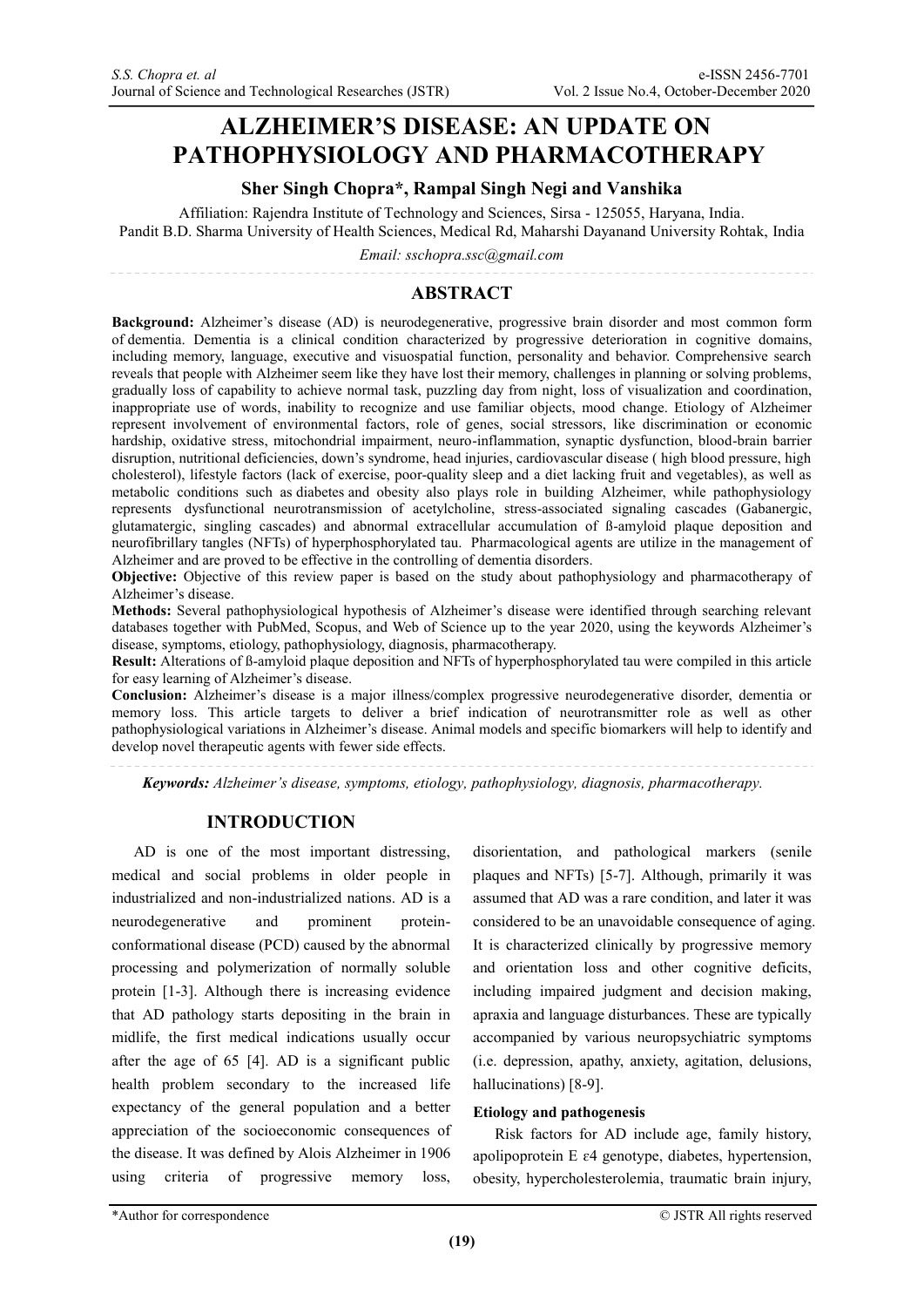and low education level. The main function recognized for tau is promoting microtubule polymerization and stabilization. Microtubules form part of the cytoskeletal framework in all eukaryotes and are composed mainly of heterodimers of - and tubulin forming tubular polymers. Microtubules play a major role in cytoskeletal maintenance and act as highways for intracellular transport of organelles, vesicles, proteins, and signaling molecules.

## **Amyloid plaques**

The main neuropathological features of AD appear to be senile plaques (SPs) and NFTs. The SPs seem to develop first in brain areas associated with cognition, and spread to other cortical areas as the disease progresses. The SPs consist, among other components, of insoluble deposits of amyloid ppeptide (Aß), a portion of the amyloid precursor protein (APP). Aß peptide is generated from APP by two consecutive cleavage events: proteolytic activity by ß-secretase generates one end of the Ap peptide, while? -secretase generates the other end, also by proteolysis. There appear to be two types of Aß: a longer species, Aß42, and a shorter species, Aß40. Aß42 seems to be deposited initially and may have a role in initiating the events that ultimately lead to amyloid deposition. It is still not clear if the SPs are the cause or a by-product of AD, although there are increasing data that dysfunction in the metabolism of APP with subsequent increase in the insoluble Aß is responsible for AD. Aß seems toxic to the neuron either directly, or indirectly by causing inflammation or increasing the production of free radicals [10-12]. The accumulation of NFTs in neurons is a second distinguishing feature of AD. NFTs are mostly formed by chemically altered (abnormally folded and phosphorylaled) tau protein, a protein involved in microtubule formation. Tangle formation is related to the severity of disease; the more advanced the stage of disease, the more tau tangles in the brain. Despite the presence of NFTs in AD, no cases of AD secondary to mutations in the tau gene on chromosome 174 have been reported, although frontotemporal dementias with Parkinsonism were found in some families with that mutation. The finding that the tau alteration follows Aß accumulation in AD affecting people is supported by recent data [6]. Tau proteins in AD are hyper-phosphorylated and abnormally folded compared to unassembled normal tau, and they have

lost their normal abilities to bind and stabilize microtubules in the axon [13]. This loss of tau purpose is coupled with increased aggregation properties for the abnormal tau. Both a loss of normal function and a toxic gain of function are postulated, whereby paired helical filaments are able to coaggregate with normal tau proteins [7, 14]. Epigenetics exploring neural syndromes and deals with the study of interactions between genes, expression of genotypes has developed fairly well and been widely studied in central nervous systemassociated diseases comprising learning, motor, behavior, and cognition pathologies and disorders, [15-17]. this is also affect the environment or paternal genes, nutritional habits, trauma, stress or learning disabilities, exposure to chemicals or drug addiction on deoxyribonucleic acid and resultant structural disturbances, mutations, or changes [18-19]. The involvement of epigenetics has recently been explored in one of the major complex aging-related neurological diseases - AD. The onset of AD and its progress involves a complex interplay of various factors like aging, genetic mutations, metabolic and nutritional disorders, effect of and exposure to environmental variables, and most importantly the involvement of social factors [20].

# **Oxidative Stress (ROS)**

Reactive oxygen species (ROS) are chemically reactive molecules containing oxygen, such as superoxide anion, hydroperoxyl radical, hydrogen peroxide, and hydroxyl radical. Under normal conditions, cells permanently produce limited amounts of ROS by multiple biochemical processes. The "professional" ROS producers, such as mitochondria, peroxisomes, and endoplasmic reticulum, are the major sources. [21-23]. In mitochondria, ROS are produced permanently as a byproduct of ATP production by the electron transport chain. It is well documented that increased in ROS levels are highly toxic to cells, in which they damage essential macromolecules, such as DNA, RNA, proteins, and membrane lipids. Cells have developed several strategies to manage ROS.

In particular, they synthesize several enzymes that display antioxidant properties. Among this large family of antioxidant proteins are catalase, glutathione peroxidase (GPx), and superoxide dismutase (SOD), which protect against the damaging effects ROS [24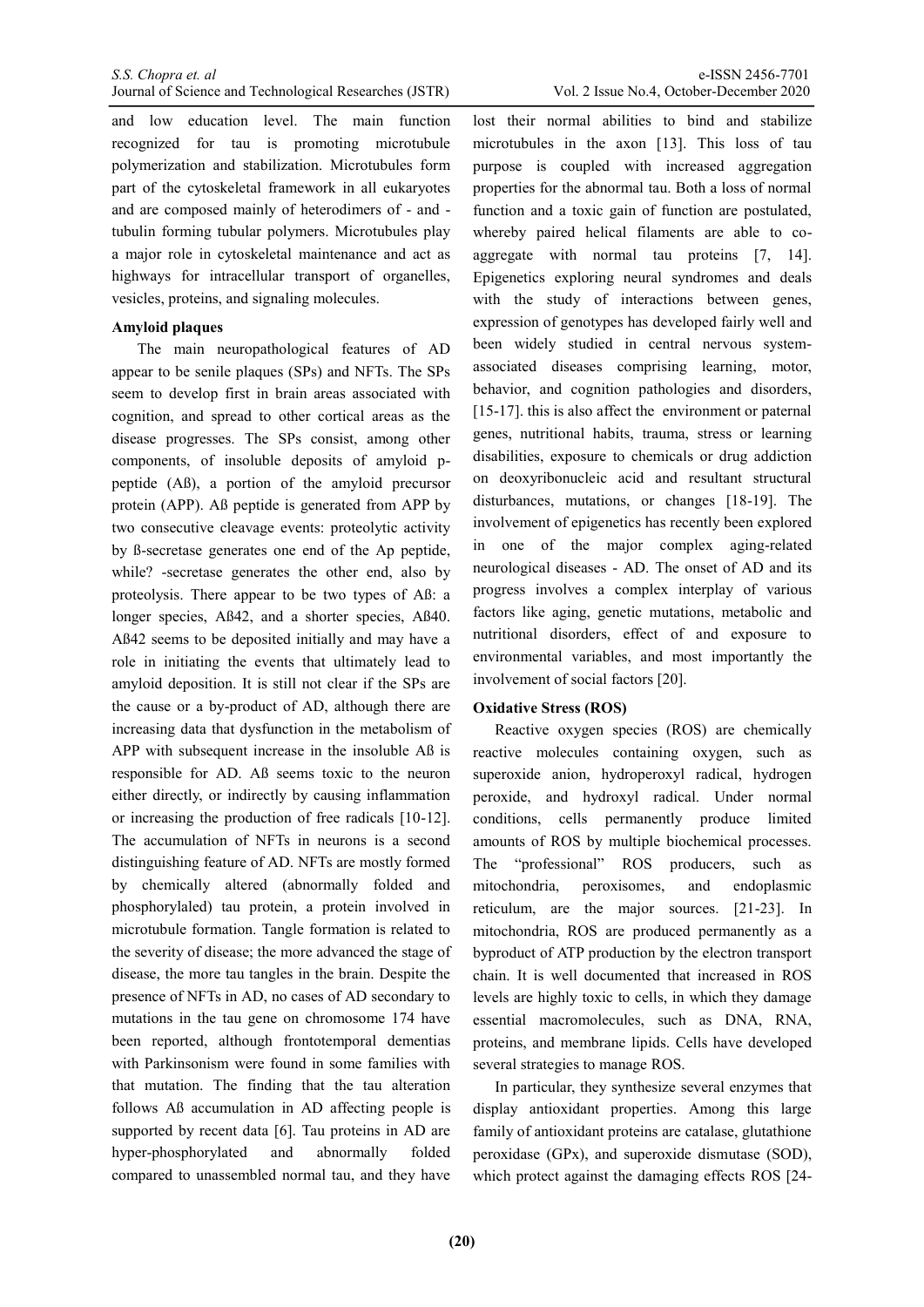27]. In addition, it has reported that microglial cells produce ROS, either in an attempt to eliminate pathogens or during the first steps of neuroinflammatory processes. Several recent studies have established a direct, albeit complex relationship between neurodegenerative diseases of the AD/tauopathy types and microglial activation 28-30].

### **Diagnosis**

According to the Diagnostic and Statistical Manual of Mental Disorders IV, Text Revision, AD requires the following: new onset memory impairment; (2) another cognitive disturbance, such as aphasia, apraxia, agnosia, or executive functioning; and (3) a gradual, progressive course that results in significant functional impairment.

- **Fluorodeoxyglucose-positron emission tomography (PET),** scans show areas of the brain region in which nutrients are poorly metabolized. Identifying patterns of degeneration; areas of low metabolism: can help distinguish between AD and other types of dementia.
- **Amyloid PET imaging** can measure the burden of amyloid deposits in the brain. This imaging is primarily used in research but may be used if a person has unusual or very early onset of dementia symptoms.
- **Tau PET imaging,** which measures the burden of NFTs in the brain, is only used in research.

#### **Management of Alzheimer's disease**

The hypothesis that anti-inflammatory therapy can slow down the development of AD has gained support from some retrospective epidemiologic studies [31- 33]. There are very few prospective double-blind clinical trials of nonsteroidal anti-inflammatory drugs (NSAIDS) in AD. Non-randomized studies with NSAIDS (indomethacin, ibuprofen, diclofenac, naproxen), steroids (low-dose prednisone [34-36] and other anti-inflammatory agents (hydroxychloroquine, colchicine) indicated favorable results in modulating the course of the disease. Unfortunately, these studies included small sample sizes. Recent studies have not replicated the previous positive results. However, at high-dose prednisone studies showed improvement, the use of high-dose steroids over a long period of time can cause substantial health problems. Another class of anti-inflammatory agents is that of the

cyclooxygenase-2 inhibitors (celecoxib, rofecoxib). By being more specific for the brain than the currently available NSAIDs, they are now favored in clinical trial use for patients with AD. A major double blind placebo-controlled trial comparing rofecoxib with naproxen and placebo has now been completed and the results were negative [37-39].

#### **Acetylcholinesterase Inhibitors (AChEIs)**

There are two classes of medications which were reported for AD: the AChEIs and the N-methyl-Daspartate (NMDA) receptor antagonist memantine. Treatment with AChEIs should be considered in patients with mild to moderate AD per the American Acdeny of Neurology practice guidelines for dementia. Three agents such as donepezil, rivastigmine, and galantamine are currently approved and marketed in the United States [40]. All three have been shown to be effective in double-blind placebo-controlled trials, showing some benefit on cognitive measures including memory and concentration as well as global and functional outcome measures; however, their therapeutic cognitive and functional effects seem to be modest in size and purely symptomatic [41].

### **Glutamate Receptor Modulators**

Memantine is a glutamate receptor modulators and showing low to moderate affinity NMDA receptor antagonist that is used as an add-on to ongoing AChEI therapy. A recent meta-analysis of nine trials with a combined sample size of 2433 revealed that memantine had a valuable result on cognition, behavior, activities of daily living, and global function [42]. In contrast, Canadian Consensus guidelines on dementia from 2013 state that, while combination therapy of a cholinesterase inhibitor and memantine is rational and appears to be safe, there is insufficient evidence to support or refute use of memantine in moderate to severe AD [43].

#### **Serotonin reuptake inhibitors (SSRIs)**

SSRIs (fluoxetine, sertraline, paroxetine, citalopram, fluvoxamine) are largely considered to be among the most efficient antidepressants to treat comorbid depression in AD dementia [44]. Mirtazapine, venlafaxine and duloxetine, which are combined selective noradrenalin and serotonin inhibitors, and bupropion are other widely used antidepressants in this population. There is evidence from meta-analyses that some atypical antipsychotic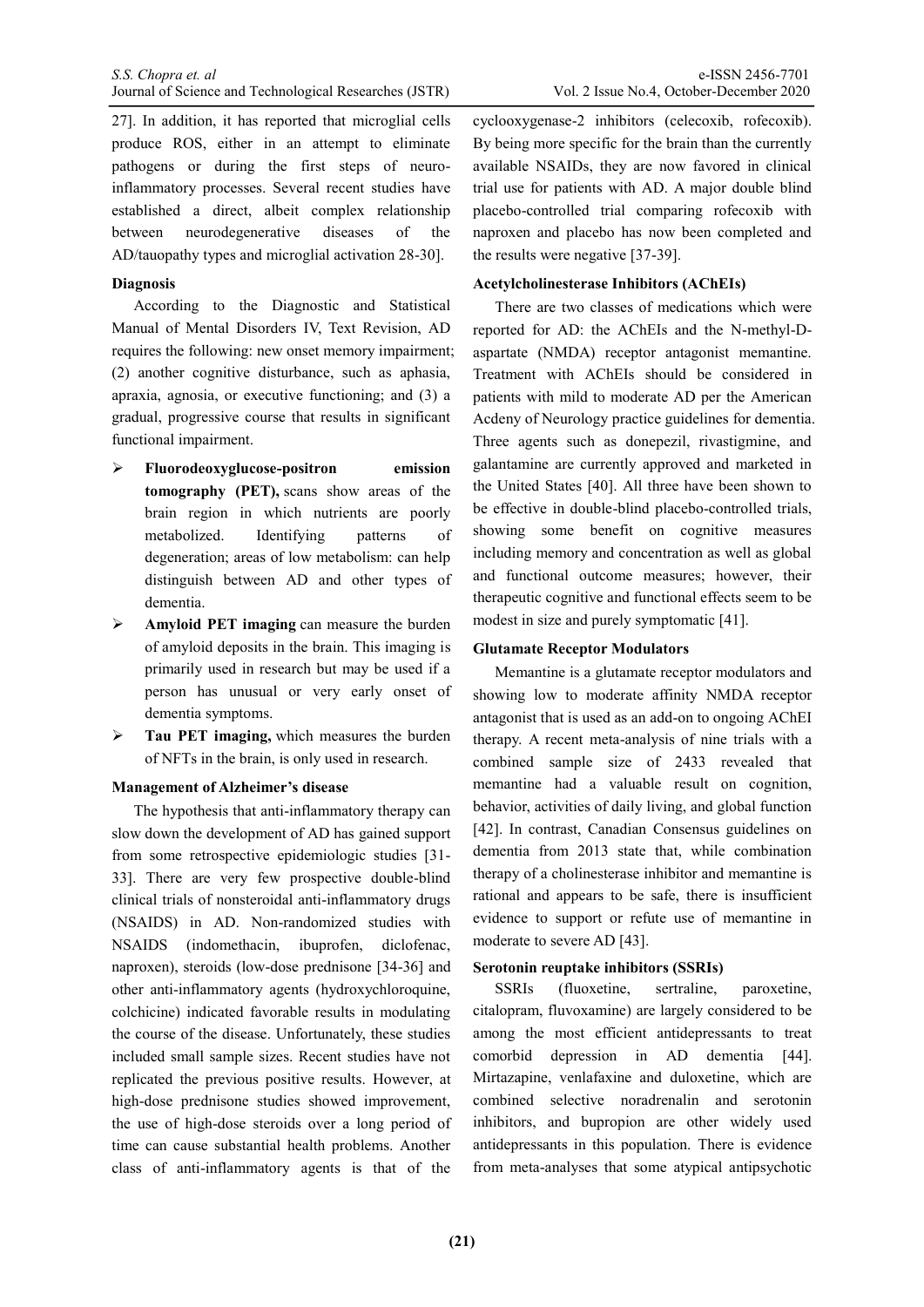drugs, specifically risperidone and aripiprazole, confer benefit in the treatment of aggression in people with Alzheimer's disease over a period of up to 12 weeks [45]. Benzodiazepines also shows their effect to reduce agitation and anxiety. Taking Benzodiazepines for long time, showed some adverse events like rapid cognitive and functional decline in older people [44].

Anticonvulsant drugs like carvamazepine can also reduce social and mental symptoms of dementia in AD to some degree [46].

## **Antioxidant agents: selegiline and vitamin E**

Current theories suggest that an increase in freeradical formation may occur in AD and have a direct toxic effect. The brain may be vulnerable to the damaging effects of oxidative stress because of an abundance of catecholamine's and a relatively low concentration of antioxidative enzymes (superoxide dismutase, catalase, glutathione peroxidase, glutathione reductase). Furthermore, Aß has been linked in increased free-radical formation. Vitamin E in doses of 1000 IU orally twice daily and selegiline (a monoamine oxidase B inhibitor) in doses of 5 to 10 mg orally every morning, seem to minimize freeradical damage by acting as free-radical scavengers. [47-50].

#### **Future scenario**

The majority of currently ongoing clinical trials are focused on interventions that directly influence the pathologic cascade in AD. AD is a neurodegenerative disease affecting people worldwide. Clinically, it is considered by the presence of extracellular amyloid plaques and intracellular NFTs, resulting in neuronal dysfunction. The currently approved treatments for AD are limited to cholinesterase inhibitors and memantine or the combination of these agents.

## **CONCLUSION**

Given the complexity of AD, treatment of patients remains challenging. It is supported that several new drugs, many have failed larger phase III trials, not meeting efficacy endpoints. Alterations in the concentration of neurochemical, enzymatic and oxidative biomarkers have been observed in individuals with AD. In spite of this complexity in pathogenic events, scientists have identified a large number of drugs that have been able to improve the quality of life of Alzheimer's patients to some extent. Innovative and adaptive clinical trial designs may capture the potential evolution of therapeutic

combinations over the long and complex course of disease progression,

#### **Abbreviations**

ACHEIs - Acetylcholinesterase Inhibitors

- AD Alzheimer's Disease
- APP Amyloid Precursor Protein
- Aß Amyloid P-Peptide

NFTs - Neurofibrillary Tangles

NMDA - N-Methyl-D-Aspartate

NSAIDS - Nonsteroidal Anti-Inflammatory Drugs

PCD - Prominent Protein-Conformational Disease

PET - Positron Emission Tomography

ROS - Reactive Oxygen Species

SPS - Senile Plaques

SSRIs - Serotonin Reuptake Inhibitors

#### **Consent for publication**

Not applicable

#### **Funding**

None

#### **Conflict of interest**

The authors declare no conflict of interest, financial or otherwise.

## **ACKNOWLEDGEMENTS**

Declared none

## **REFERENCES**

- [1]. Aday SS and Sze SK. Insight of brain degenerative protein modifications in the pathology of neurodegeneration and dementia by proteomic profiling. Mol Brain. 2016; 9:92.
- [2]. Leandro P, Gomes CM. Protein misfolding in conformational disorders: rescue of folding defects and chemical chaperoning. Mini Rev Med Chem. 2008; 8:901-11.
- [3]. Tran L and Ha-Duong T. Exploring the Alzheimer amyloid-β peptide conformational ensemble: A review of molecular dynamics approaches. Peptides. 2015; 69:86-91.
- [4]. Jack CR, Jr, Knopman DS, Jagust WJ, Shaw LM, Aisen PS, Weiner MW *et al*. Hypothetical model of dynamic biomarkers of the Alzheimer's pathological cascade. Lancet Neurol 2010; 9:119-28.
- [5]. Small GW, Rabins PV, Bary PP, Buckholtz NS, DeKosky ST, Ferris SH, Finkel SI *et al*.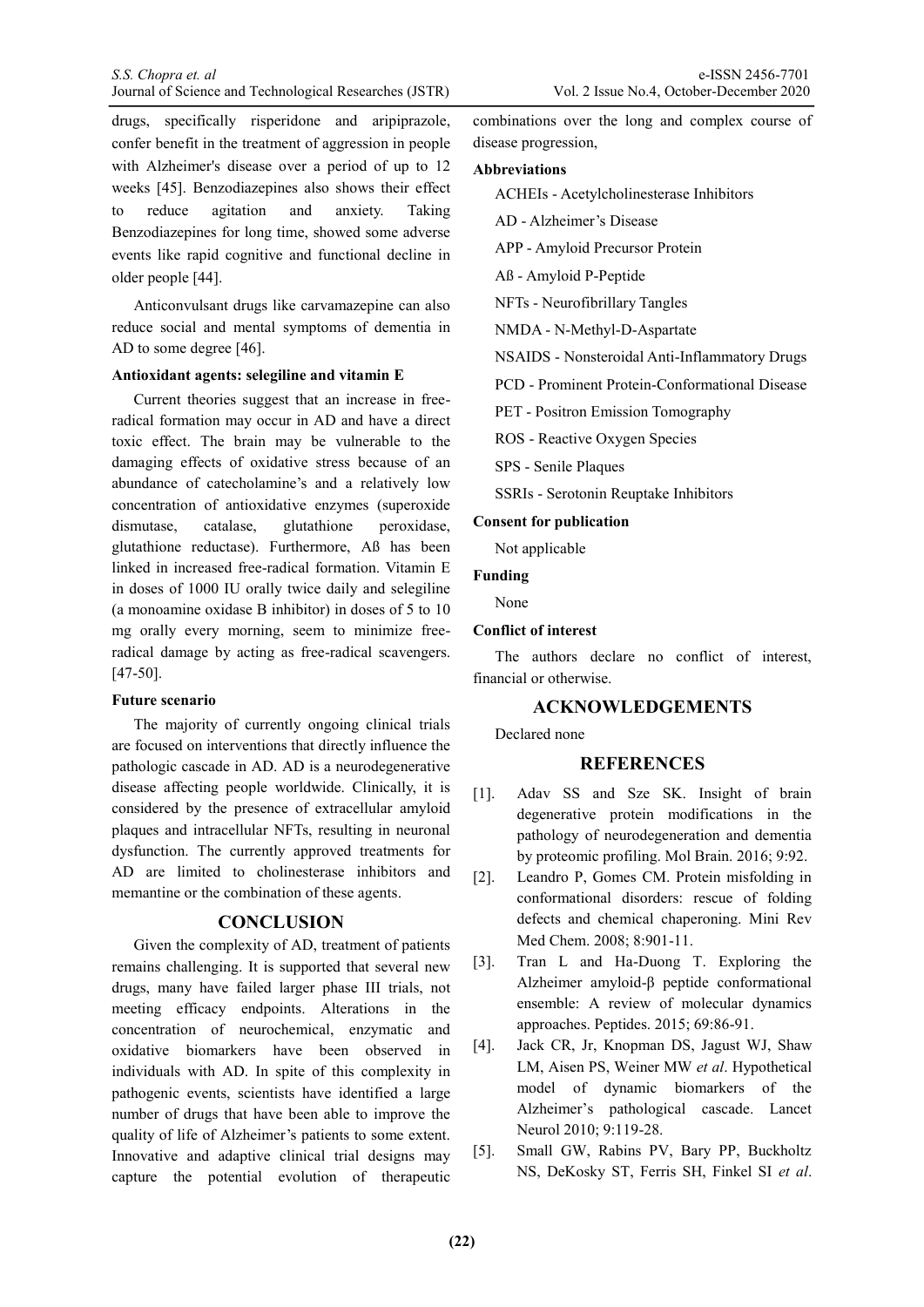Diagnosis and treatment of Alzheimer disease and related disorders: Consensus Statement of the American Association for Geriatric Psychiatry, the Alzheimer's Association, and the American Geriatrics Society. JAMA. 1997; 278:1363-71.

- [6]. Poorkaj P, Bird TD, Wisjsman E, Garruto RM, Anderson L, Andreadis A *et al*. Tau is a candidate gene for chromosome 17 frontotemporal dementia. Ann Neurol. 1998; 43:815-25.
- [7]. Naslund J, Haroutunian V, Mohs R, Davis KL, Davies P, Greengard P *et al*. Correlation between elevated levels of amyloid p-peptide in the brain and cognitive decline. JAMA. 2000; 283:1571-7.
- [8]. Singh SK, Srivastav S, Yadav AK, Srikrishna S, Perry G. Overview of Alzheimer's Disease and Some Therapeutic Approaches Targeting Aβ by Using Several Synthetic and Herbal Compounds. Oxid Med Cell Longev. 2016; 2016:7361613.
- [9]. Schachter AS and Davis KL. Alzheimer's disease. Dialogues Clin Neurosci. 2000; 91- 100.
- [10]. Kumar A and Singh AE: A review on Alzheimer's disease pathophysiology and its management: an update. Pharmacol Rep. 2015; 67:195-203.
- [11]. Goedert M. Oskar Fischer and the study of dementia. Brain. 2009; 132:1102-11.
- [12]. Thal DR, Capetillo-Zarate E, Del Tredici K, Braak H. The development of amyloid beta protein deposits in the aged brain. Sci Aging Knowledge Environ 2006. 2006:re1.
- [13]. Alonso AC, Zaidi T, Grundke-Iqbal I, Iqbal K. Role of abnormally phosphorylated tau in the breakdown of microtubules in Alzheimer disease. Proc Natl Acad Sci U S A. 1994; 91:5562-6.
- [14]. Alonso AC, Grundke-Iqbal I, Iqbal K. Alzheimer's disease hyperphosphorylated tau sequesters normal tau into tangles of filaments and disassembles microtubules. Nat Med. 1996; 2:783-7.
- [15]. Waddington CH. The epigenotype. Int J Epidemiol. 2011; 41:10-3.
- [16]. Lardenoije R, Iatrou A, Kenis G, Kompotis K, Steinbusch Harry WM, Mastroeni D, Coleman P *et al*. The epigenetics of aging and

neurodegeneration. Prog Neurobiol. 2015; 131:21-64.

- [17]. Sweatt JD. The emerging field of neuroepigenetics. Neuron. 2013; 80:624-32.
- [18]. Tsankova N, Renthal W, Kumar A, Nestler EJ. Epigenetic regulation in psychiatric disorders. Nat Rev Neurosci. 2007; 8:35.
- [19]. Day JJ and Sweatt JD. DNA methylation and memory formation. Nat Neurosci. 2010; 13:1319.
- [20]. Landgrave-Gomez J, Mercado-Gomez O, Guevara-Guzman R. Epigenetic mechanisms in neurological and neurodegenerative diseases. Front Cell Neurosci. 2015; 9:58.
- [21]. Kohen R and Nyska A. Invited review Oxidation of Biological Systems: Oxidative Stress Phenomena, Antioxidants, Redox Reactions, and Methods for Their Quantification. Toxicol Pathol. 2002; 30:620- 50.
- [22]. Halliwell B. Free Radicals and other reactive species in disease. Nature Encyclopedia of life sciences. 2001; 1-7.
- [23]. Genestra M. Oxyl radicals, redox-sensitive signalling cascades and antioxidants. Review Cell Signal. 2007; 19:1807-19.
- [24]. Rivas-Arancibia S, Guevara-Guzman R, Lopez-Vidal Y, Rodriguez-Martinez E, Zanardo-Gomes M, Angoa-Perez M *et al*. Oxidative stress caused by ozone exposure induces loss of brain repair in the hippocampus of adult rats. Toxicol Sci. 2010; 113:187-97.
- [25]. Santiago-Lopez JA, Bautista-Martinez CI, Reyes-Hernandez M, Aguilar-Martinez S, Rivas- Arancibia S. Oxidative stress, progressive damage in the substantia nigra and plasma dopamine oxidation, in rats chronically exposed to ozone. Toxicol Lett. 2010; 197:193-200.
- [26]. Pan XD, Zhu YG, Lin N, Zhang J, Ye QY, Huang HP, Chen XC. Microglial phagocytosis induced by fibrillar β-amyloid is attenuated by oligomeric β-amyloid: implications for Alzheimer's disease. Mol Neurodegener. 2011;  $6:1-17$
- [27]. Sevcsik E, Trexler AJ, Dunn JM, Rhoades E. Allostery in a disordered protein: oxidative modifications to  $\alpha$ -synuclein act distally to regulate membrane binding. J Am Chem Soc. 2011; 133:7152-8.